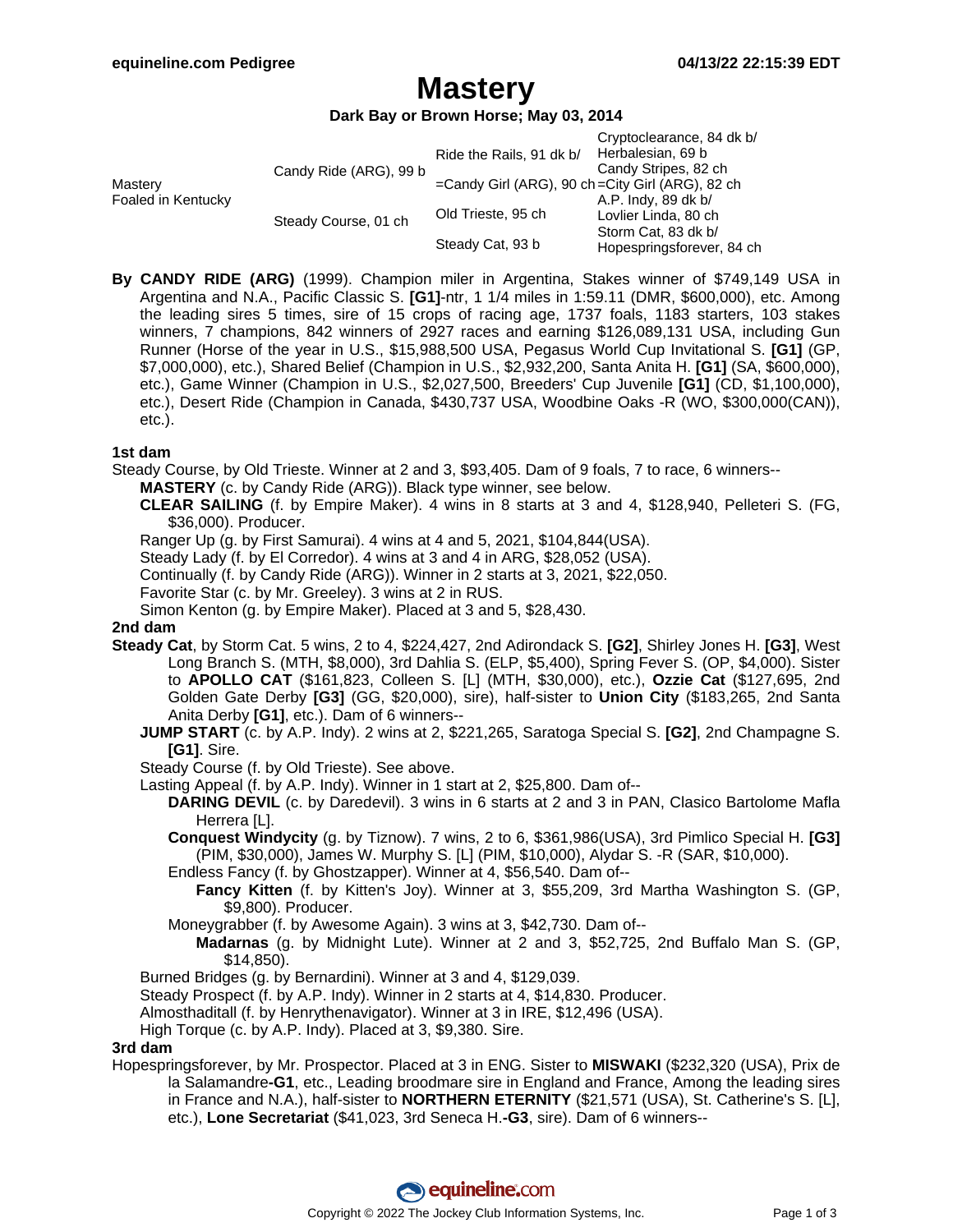## **Mastery**

### **Dark Bay or Brown Horse; May 03, 2014**

- **APOLLO CAT** (f. by Storm Cat). 4 wins at 2 and 3, \$161,823, Colleen S. [L] (MTH, \$30,000), 2nd Cicada S. **[G3]**, Bassinet S. [L] (RD, \$20,000), 3rd Indian Summer S. [L] (KEE, \$7,020). Dam of--
	- **=Aspen Days (ARG)** (f. by Exchange Rate). 4 wins at 3 and 4 in ARG, \$40,220 (USA), 3rd Ocurrencia **[G3]**. Producer.
- **Steady Cat** (f. by Storm Cat). Black type placed winner, see above.
- **Union City** (c. by Private Account). Winner at 2 and 3, \$183,265, 2nd Santa Anita Derby **[G1]**, San Rafael S. **[G2]**.
- **Ozzie Cat** (c. by Storm Cat). Winner at 2 and 4, \$127,695, 2nd Golden Gate Derby **[G3]** (GG, \$20,000). Sire.
- Giant Hope (c. by Giant's Causeway). 3 wins at 3 and 4, \$52,260. Set ncr at Gulfstream Park, 1 7/16 miles in 2:17.64. Sire.
- Brilliant Star (f. by Storm Cat). 2 wins at 3, \$47,680. Producer.
- Stormy Sea (f. by Storm Cat). Placed at 3, \$5,820. Producer.
- McConnell Springs (f. by Deputy Minister). Unraced. Dam of--
	- **Talullah Lula** (f. by Old Trieste). Winner at 2, \$95,940, 2nd Santa Ynez S. **[G2]** (SA, \$30,000), 3rd Sharp Cat S. [L] (HOL, \$12,000). Broodmare of the year in 2019. Dam of--
		- **MOONHAK CHIEF** (c. by Pioneerof the Nile). 13 wins, 2 to 6, 2021 in KOR, \$1,775,512 (USA), Horse of the year in Republic of Korea, Champion 2-year-old colt in Republic of Korea, Champion Stayer in Republic of Korea, Grand Prix [L], Keeneland Korea Cup [LR], 2nd Busans Mayor's Cup [L].
	- Instant Coverage (f. by Storm Cat). Winner at 3, \$34,235. Dam of--
		- **LA MACCHINA** (g. by Malibu Moon). 3 wins at 3 and 4 in NA , \$152,083 (USA), Essex H. [L] (OP, \$60,000).

#### **4th dam**

- Hopespringseternal, by Buckpasser. Unraced. Sister to **OVER TO YOU** (Intercraft Solario S.), half-sister to **TRUE COLORS** (\$238,389, Round Table H.**-G3**, etc., sire), **SPRAY** (\$26,934, Tri-State H., etc.), **Forefather** (2nd Whitehall S.**-G3**), **Cabin** (\$71,620, 2nd Berkeley H., etc., sire). Dam of 4 winners, including--
	- **MISWAKI** (c. by Mr. Prospector). 6 wins in 12 starts at 2 and 3 in FR and NA , placed in 1 start at 2 in ENG, \$232,320 (USA), Prix de la Salamandre**-G1**, Charles Hatton S., Prix Yacowlef, 2nd Prix Morny**-G1**, Fall Highweight H.**-G2**, 3rd William Hill Dewhurst S.**-G1**. Leading broodmare sire in England and France, Among the leading sires in France and N.A..
	- **NORTHERN ETERNITY** (f. by Northern Dancer). 2 wins in 4 starts at 2 in ENG, \$21,571 (USA), St. Catherine's S. [L], 2nd Lowther S. **[G2]**.
		- **ETERNITY STAR** (c. by Majestic Light). 4 wins, 2 to 3 in FR and NA , placed in 1 start at 5 in ARG, \$384,013 (USA), Hollywood Derby **[G1]**, Del Mar Invitational Derby **[G2]**, Prix de Pontarme [L], 2nd Prix La Rochette **[G3]**, 3rd Volante H. **[G3]**, etc.
		- **ETERNITY RANGE** (c. by Majestic Light). 5 wins, 2 to 6 in FR and NA , \$271,908 (USA), Big Shot II S. -R (SA, \$33,585), 2nd Golden Gate H. **[G3]**, Prix de Fontainebleau **[G3]**, 3rd Grand Criterium **[G1]**. Sire.
		- **ETERNAL REVE** (f. by Diesis (GB)). 3 wins, 2 to 3 in FR and IRE, placed at 3 in ENG and NA , \$241,058 (USA), Trusted Partner Matron S. **[G3]**, Prix du Pont-Neuf [L], Prix Yacowlef [L], 2nd Coronation S. **[G1]**, Queen Elizabeth II Challenge Cup S. **[G1]**, etc.

**Lone Secretariat** (c. by Secretariat). Winner at 4 and 5, \$41,023, 3rd Seneca H.**-G3**. Sire.

Hope for All (f. by Secretariat). Placed at 3, \$4,425.

- **LACOVIA** (f. by Majestic Light). 3 wins in 6 starts at 2 and 3 in FR , \$290,724 (USA), 2nd hwt. filly at 3 on French Free Hand., Prix de Diane Hermes-French Oaks **[G1]**, Prix Saint-Alary **[G1]**, 2nd Prix Vanteaux **[G3]**, 3rd Trusthouse Forte Prix Vermeille **[G1]**.
- Hopespringsforever (f. by Mr. Prospector). See above.

Till Eternity (f. by Nijinsky II). Unraced.

- **FORT CHAFFEE** (c. by Mr. Prospector). 7 wins, 2 to 4, \$216,462, Governor's H. [L] (ELP, \$30,000), 2nd Breeders' Cup Marfa H. [L] (TP, \$12,865), Bolsa Chica S. -R (SA, \$15,000), 3rd Phoenix S. [L] (KEE, \$5,440), Don Bernhardt S. [L] (ELP, \$5,400). Sire.
- RACE RECORD for Mastery: At 2, three wins (Los Alamitos Cash Call Futurity **[G1]** (LRC, \$180,000), Bob Hope S. **[G3]** (DMR, \$60,000)) in 3 starts; at 3, one win (San Felipe S. **[G2]** (SA, \$240,000)) in 1